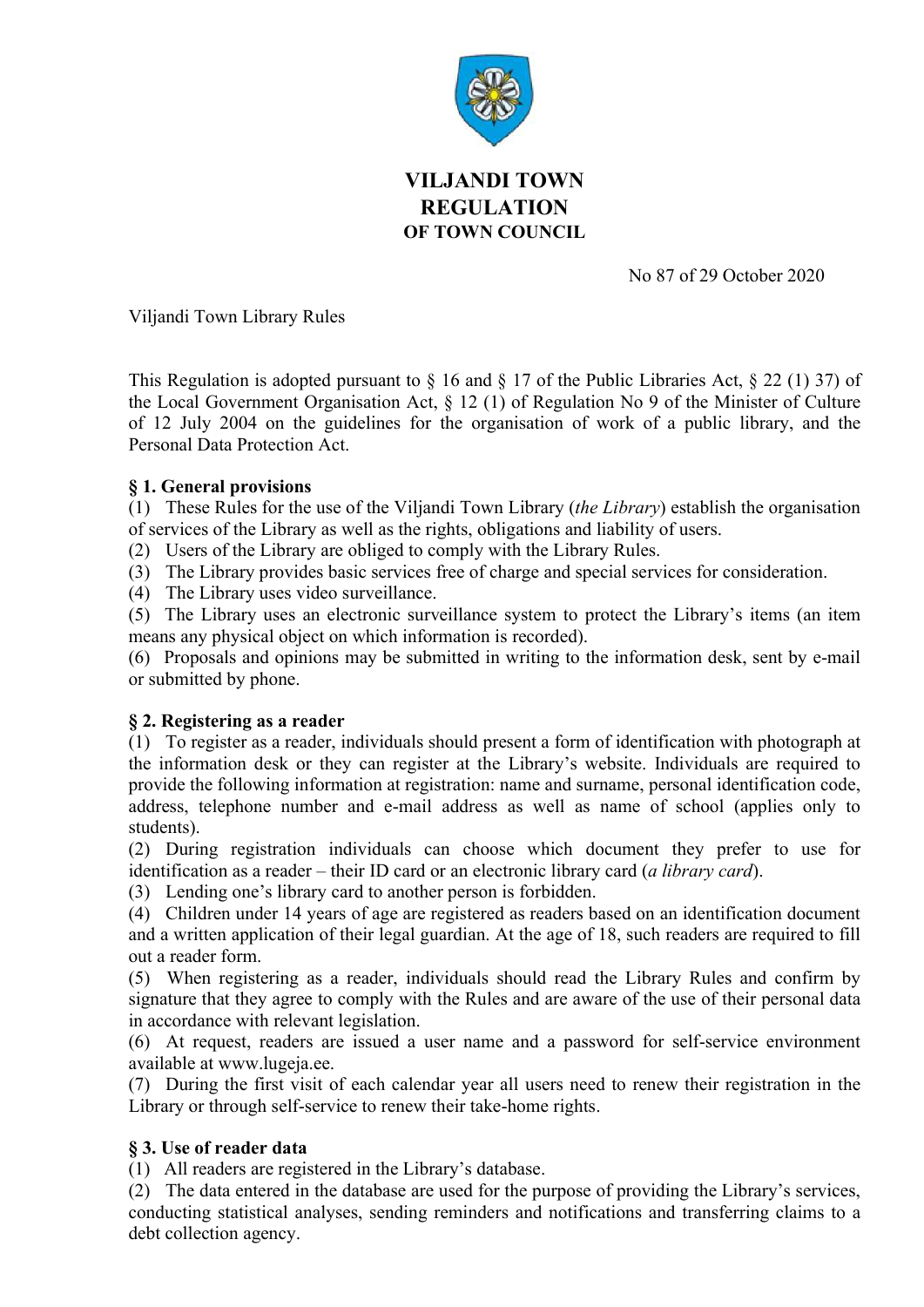(3) The reader database is intended for internal use by the Library staff who have the right to use the data. In other cases, access to the data is provided in accordance with the procedure established by the applicable legislation.

(4) A reader's data are deleted from the Library database if the reader has not used the Library's services for a period of three years. The data of debtors are not deleted.

#### § 4. Services and using the services

(1) Free of charge basic services include using items in the Library, borrowing the items for taking home, access to public information and advice on the Library's services.

(2) Using the items in the Library

1) All visitors have the right to use the items in the Library.

2) Readers may take books from open shelves and use them in the reading room in the Library.

3) Any items not available in the Library or their copies can be ordered from other Estonian libraries via interlibrary lending service. Readers are required to pay the interlibrary lending costs based on applicable tariffs.

- 4) Visitors' information requests are replied to either in the Library, by phone or e-mail.
- 5) Readers can use electronic databases, card catalogues, reference books, etc.

6) Audio-visual items may be used in the Library's video room.

(3) Borrowing the items for taking home

1) Items may be borrowed for taking home based by producing a library card or an ID card.

2) When borrowing items for taking home, readers may request a printout of the list of items borrowed together with the return deadline. Readers are required to check the correctness of the printout at site.

3) A total number of items that can be borrowed for taking home from all departments (excluding items used at site):

- a) 10 books for 14 days
- b) 5 magazines/newspapers for 3 days
- c) 5 CDs for 14 days
- d) 3 DVDs for 3 days

4) A reader is sent a reminder by e-mail before the expiry of the deadline and a notification concerning overdue items after the expiry of the deadline.

5) Readers who do not have an e-mail address and have long overdue items (more than six months) are sent a reminder by post.

6) Readers may book items via the Library's self-service environment. Bookings are valid for three working days. Readers may register in the waiting list for the more popular items. Readers are notified by telephone or e-mail when the item becomes available.

7) Items can be renewed for an extra period unless there is a waiting list. Items can be renewed up to ten times via self-service, by sending an e-mail to pikenda@raamatukogu.viljandi.ee, in the Library or by phone. Overdue items for which there is a waiting list are not renewed.

8) Readers who have overdue items and/or outstanding charges may not borrow any other items.

9) In accordance with the Public Libraries Act, a deposit may be required from a reader upon home lending of an item if the residence of the reader as entered in the population register is outside Viljandi County (except for students at the University of Tartu Viljandi Culture Academy, Viljandi Vocational Training Centre and Viljandi High School) or this is necessary due to the value of the item. The procedure for the taking and returning of deposit is established by the Town Government.

10) Users whose borrowing rights have been suspended may not borrow any items.

(4) Special services for considerations include making copies (in compliance with the Copyright Act), printing, scanning, interlibrary loans, renting individual work rooms and the video room.

(5) Further information on the services and items offered by the Library is available at the Library's website at www.raamatukogu.viljandi.ee and may be requested from social media, from the Library staff and by phone.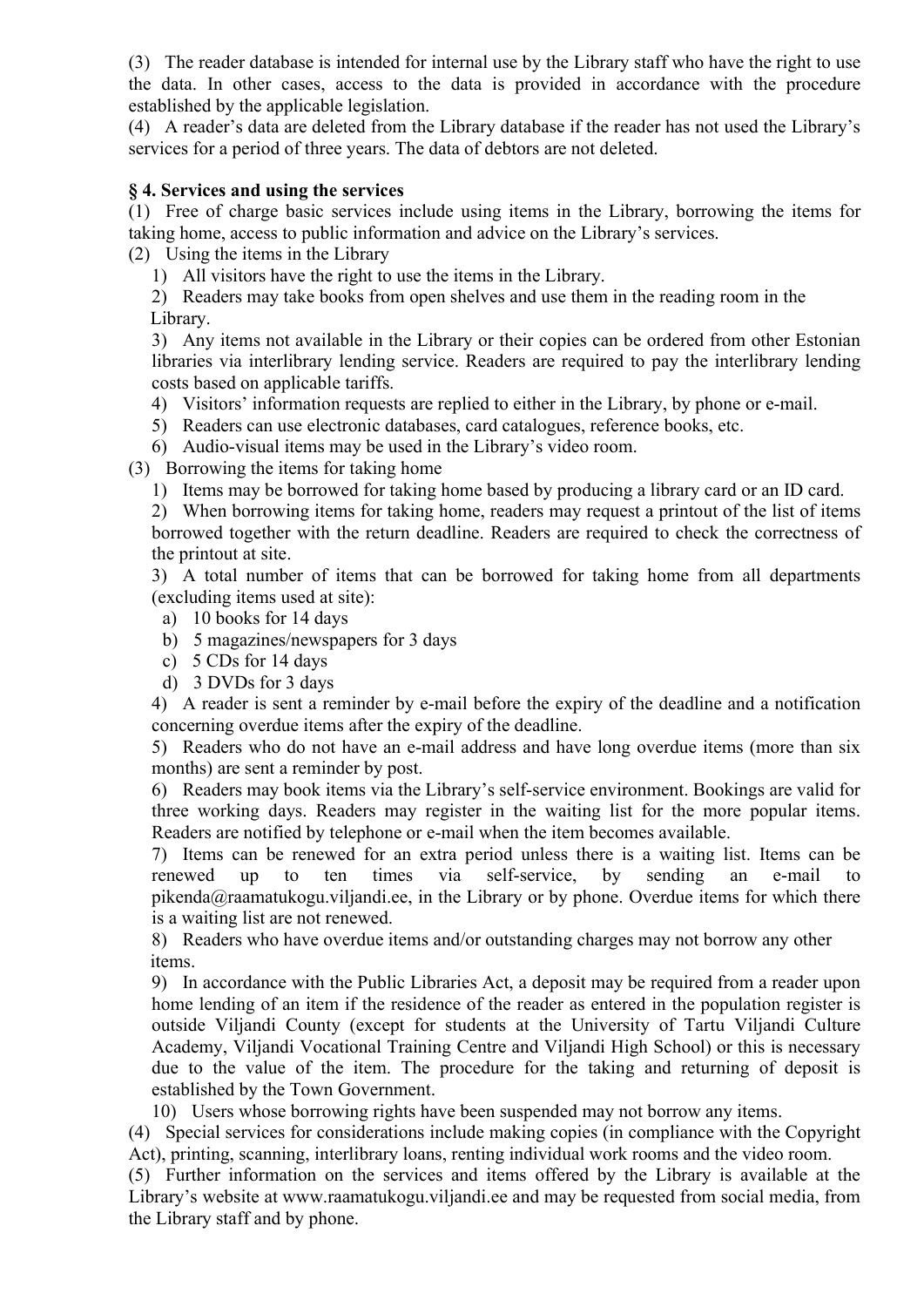(6) The Library organises reader training events, awareness events concerning library databases and new titles, library hours, training events on digital literacy, etc.

(7) Readers who are not able to visit the Library due to health reasons may request the home delivery service which is free of charge. The terms and conditions of home delivery service are established by the director of the Library.

## § 5. Using public Internet access point

(1) The public Internet access point is located on the ground floor of the Library.

1) All individuals from the age of 14 years may use the public Internet access point.

2) A prerequisite for using the public Internet access point are basic computer and internet skills.

3) To use the public Internet access point, visitors are required to present an identification with photograph and read the Library Rules.

4) Visitors may use a computer at the public Internet access point free of charge for up to two hours per day.

- 5) Each computer may be used by one user at a time.
- 6) Printing is a paid service. Printing must be authorised by the Library staff.

7) Visitors will observe good practices of using the Internet. The Library is not liable for any actions performed by visitors on the Internet. Users will be liable for their actions.

8) Visitors will use the public Internet access facilities in a prudent way. Any damage caused must be compensated to the Library.

- (2) Using the computers at the public Internet access point
	- 1) Users may use an ID card reader.
	- 2) Data may be stored only in a catalogue designated by the Library staff.
	- 3) The Library staff should be immediately notified of any problems in using a computer.
	- 4) After finishing using the computer the visitor may not switch the computer off; however, visitors are required to log out of the working environment by clicking on the 'Logout' button.
	- 5) It is forbidden to:
		- a) use personal data carriers without the Library staff's authorisation;
		- b) install any programmes on the computer without the Library staff's authorisation;
		- c) play computer games;
		- d) use inappropriate materials, visit paid sites, porn sites, etc.;
		- e) switch the computer on and off;
		- f) eat, drink, use mobile phone and disturb other visitors;

## § 6. Internal rules of the Library

(1) Internal rules are applicable on the premises of the Library.

(2) Lockable lockers are available to visitors to store their coats and large bags. The lockers are emptied every night. The Library is not liable for any items left in a locker.

- (3) The Library is not responsible for the security of any possessions left unattended.
- (4) Damaged or lost keys will incur a replacement charge based on the applicable price list.

(5) Please contact the Library staff for permission to film or take photos in the Library.

(6) Visitors are forbidden to disturb public order in any manner. It is forbidden to use mobile phone or hold video calls or conferences in the library reading rooms. The Library staff has the right to refuse providing services to any visitor disturbing public order and to ask the visitor to leave the library.

(7) The Library has the right to refuse entry to any person with symptoms of diseases, any person who is or appears to be under the influence of drugs or alcohol, or wears soiled clothes; bicycles, roller skates, dangerous substances and pets or animals of any nature are not allowed on the premises.

(8) It is forbidden to consume alcoholic drinks on the premises of the Library.

(9) In the case infringement of internal rules the staff have the right to interfere and to call the police if necessary.

## § 7. Responsibilities and liability of readers

(1) Readers are obliged to comply with the Library Rules.